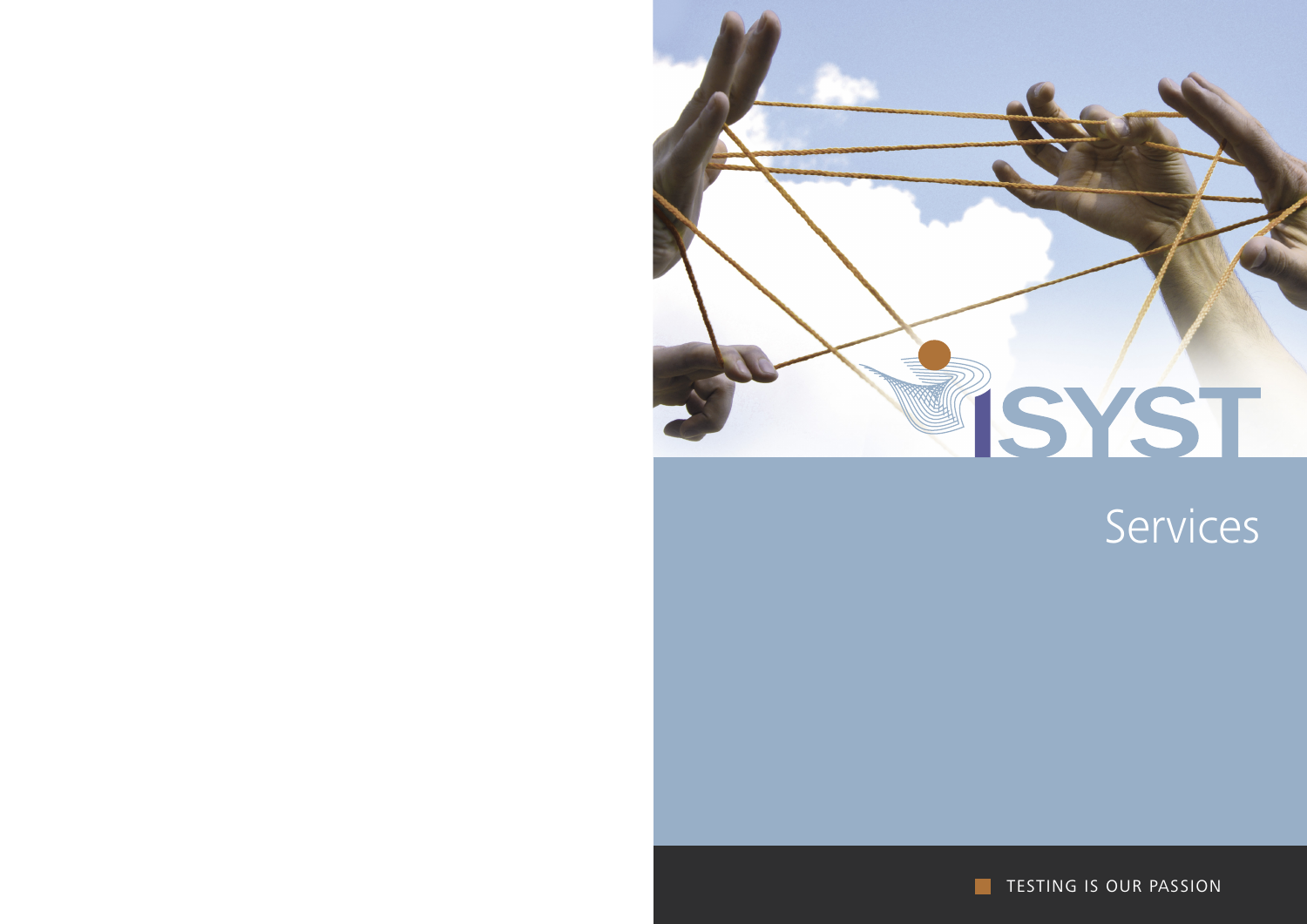#### Implementation

We are specialized in developing structured but also individually tailored solutions which perfectly meet the needs of your work environment. To your benefit, we think outside the box and are

### Test analysis and visualization

continuously increasing our knowledge in advanced and future-oriented fields. We listen to you carefully and develop, in close cooperation with you, the optimum specification for your solution.

You can rely on us with everything related to your software testing projects because we provide you with an overall package from one source, ranging from preparation to documentation of the test.

> We aim for uncompromisingly efficient execution in the entire software and hardware test, regardless whether it is manual or automated.

One of the key factors in this is to verify your requirements for testability. Many years of experience enable us to implement your test project into suitable specifications. The test results are collected and presented to you in a test report.

We also generate test sequences for hardware tests and carry them out for you. Additionally, we support you in regard to stimulation hardware and specification of your software, which will run on the DUT. The test results can be assessed in realtime and will be saved for further evaluation.

We respond to your requirements and integrate ourselves as well as the suitable tools into your development process. We also create the perfect customized test solution for you because that is what we are specialized in.

Our Passion - Your Benefit!

A comprehensible presentation of the huge data volume generated in the test runs is not only our task but our challenge at the same time. Therefore, we carry out a structured analysis of the test results at the end of the test or at stipulated times. We evaluate the results pertaining to location, frequency and quality of a DUT's failure and evaluate a possible functional safety relevance. Statistics, metrics and the transfer into requirement management tool such as MKS Integrity are easily possible. They are presented in established



### Your specific benefit

formats (e.g. HTML, EXCEL, PDF). For hardware test, a "live" validation of the results is also possible. The data are validated parallel to the test run, problems are recorded and visualized at the PC. This gives you a fast overview of the current product condition.

#### Visualize it for yourself!



#### Services

## Planning and Management

### Test automation

It is our goal, to support our customers throughout the whole development process, assuring function and quality of their products.

We will support and advise you from the very moment your project starts, giving you the opportunity to benefit from our expertise and experience. Our employees (almost all of them certified testers and test managers) will carry out all necessary safety measures for you. Regardless of whether you would like

to test your hardware or software, we also support you with the selection of appropriate testing tools for your project.

Every testing project is unique, so every incoming order is treated with the same individual care and attention regarding the specific analysis and the detailed planning of all necessary resources. In this context, we can draw on our long-term experience in successfully processing numerous customer projects. A well-structured implementation of the project planning and the management are both important and mandatory for us. And in terms of "time" and "budget" your test projects are obviously also secured through our riskconscious resource controlling.

Stimulating the DUT as well as assessing and validating of the often very extensive data volume are complicated tasks when executed manually. Thus, we and also most of our customers prefer automated tests and evaluations, in module and component tests as well. From automated test case generations (e.g. with Autosar) to automated sequences and precise reporting, we would love to advise you with the equipment conversion or even carry it out for you.